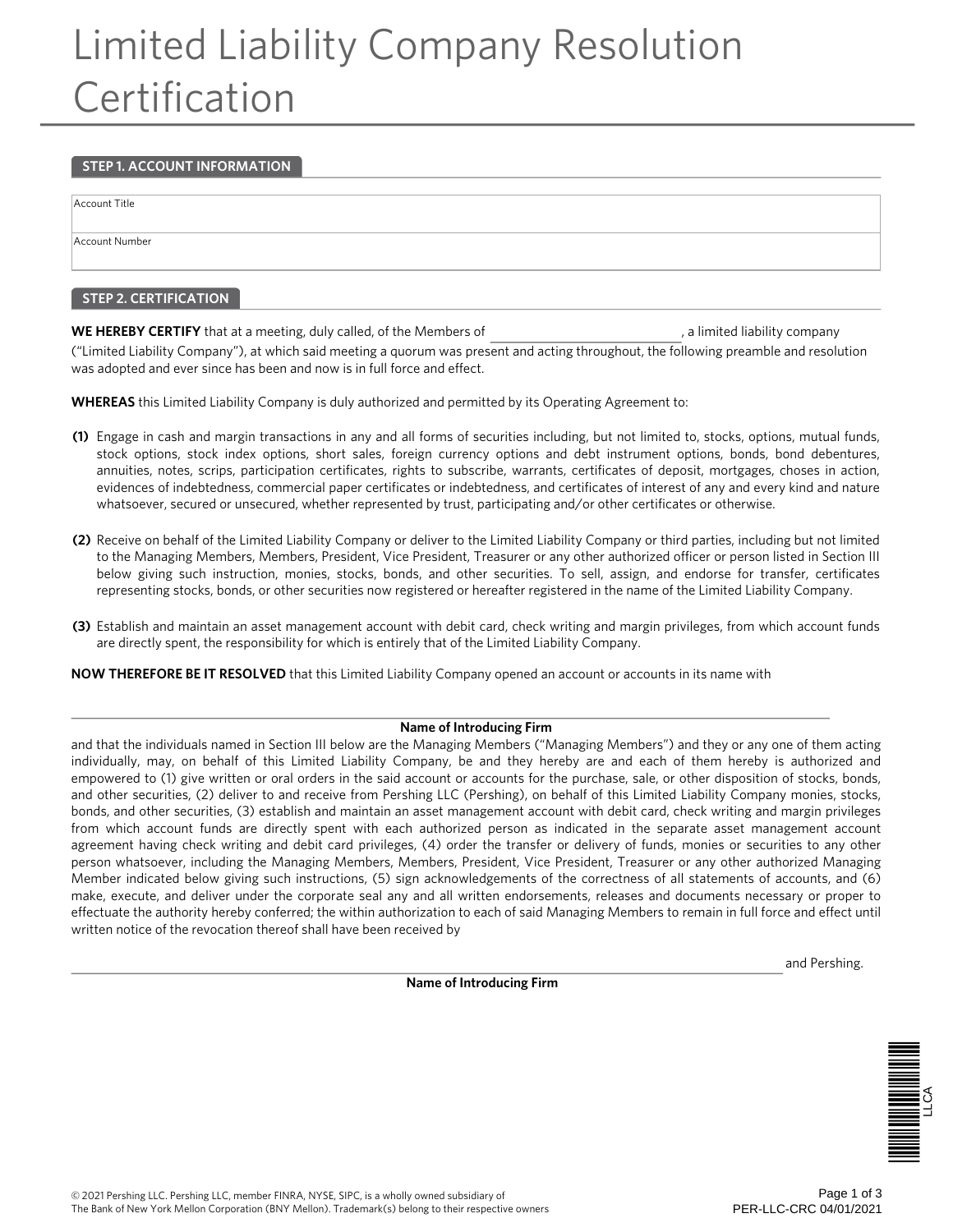## **STEP 3. CERTIFICATION AND SIGNATURE**

**WE FURTHER CERTIFY** that the following are the names, titles and signatures of the Managing Members authorized by the foregoing resolution to act for this Limited Liability Company:

| Managing Members Name (print) | Title |  |
|-------------------------------|-------|--|
| Signature                     |       |  |
| X                             |       |  |
|                               |       |  |
| Managing Members Name (print) | Title |  |
| Signature                     |       |  |
| X                             |       |  |
|                               |       |  |
| Managing Members Name (print) | Title |  |
| Signature                     |       |  |
| X                             |       |  |
|                               |       |  |
| Managing Members Name (print) | Title |  |
| Signature                     |       |  |
| X                             |       |  |

**IN WITNESS WHEREOF,** We have hereunto set our hand and affixed the seal of said Limited Liability Company this

#### **(AFFIX CORPORATE/COMPANY SEAL HERE IF LIMITED LIABILITY COMPANY USES A SEAL) and a search of the company of the company of the company of the company of the company of the company of the company of the company of the company of the company of the company of the company of t**

### **ALL MEMBERS OF THE LIMITED LIABILITY COMPANY MUST SIGN**

| Member Name (print) | Date |  |
|---------------------|------|--|
|                     |      |  |
| Signature:          |      |  |
|                     |      |  |
| $\vert$ X           |      |  |
|                     |      |  |
| Member Name (print) | Date |  |
|                     |      |  |
| Signature:          |      |  |
|                     |      |  |
| $\mathsf{\times}$   |      |  |